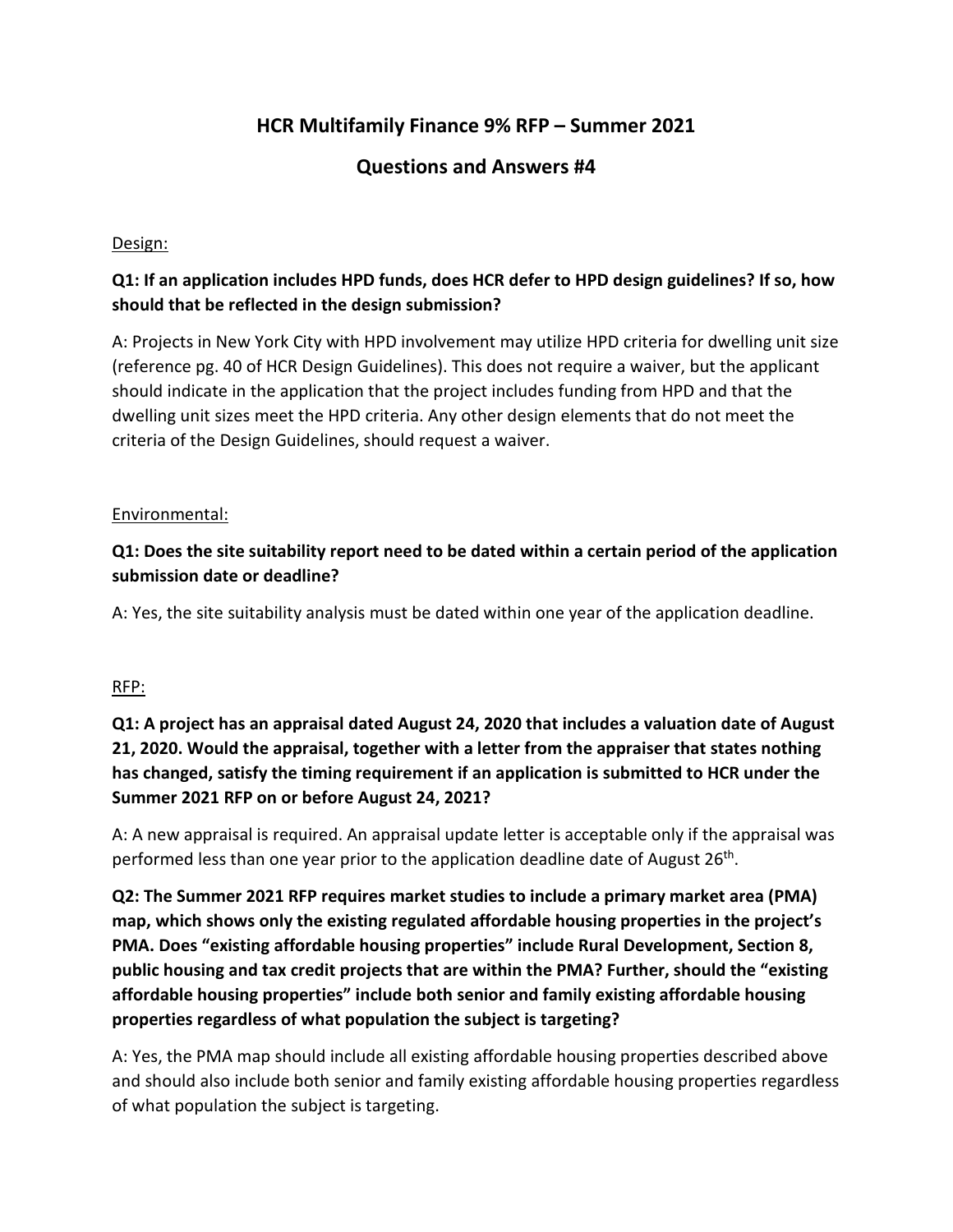## Application:

## **Q1: Regarding Attachment C-2: Neighborhood-Specific Revitalization Plan, it is necessary to address how the project advances the New York State Consolidated Plan?**

A: Attachment C-2 is based on the neighborhood-specific revitalization plan associated with the proposed project. DO NOT attach the New York State Consolidated Plan.

# **Q2: Does the 9% LIHTC/SLIHC Program Eligibility question concerning the tenant buy-out plan apply to new construction projects if the regulatory term for 9% LIHTC/SLIHC is 50 years? Is the tenant buy-out plan an optional submission for competitive points?**

A: Section 2040.3(e)(16) of the 9% LIHTC QAP states "(i) the project will be a qualified lowincome housing project subject to a regulatory agreement with the Division for no less than 30 years; however, the minimum term may be increased as set forth in the annual request for proposals for each funding round; **or** (ii) be conveyed pursuant to an effective plan for existing tenants to purchase the project at the end of the compliance period." The "compliance period" refers to Year 15 of the project's operation. The tenant buy-out plan is an optional submission and it is not a criteria for qualifying for competitive points.

## **Q3: Is the new PHA Linkage Agreement able to be modified prior to application submission?**

A: A PHA Linkage Agreement must be submitted as set forth on the HCR website in order to qualify for points. Any proposed modifications to an executed PHA Linkage Agreement are subject to review and negotiation with FEHO on a post-award basis.

#### Underwriting:

#### **Q1: What is the maximum developer fee on a 9% LIHTC project?**

A: The developer fee is limited to 10% of acquisition and improvements. The developer fee may be increased up to 15% of improvements, which may be subject to other limitations, if the developer or its affiliates provide both a cost completion guarantee and an operating deficit guarantee.

# **Q2: Is an appraisal required for a project requesting HOME funds with an acquisition cost of \$1?**

A: Section 5.03.03 of the CPM states "Appraisals are required for any project with a total budgeted acquisition cost of more than \$100,000. If there is an identity of interest between the seller and any project participant, or if an applicant proposed the use of HOME funds, an appraisal must be provided even if the acquisition cost is below \$100,000."

# **Q3: For an occupied preservation moderate rehabilitation project, will HCR allow for a higher contingency to be part of the budget that is over the 5% contingency noted in the CPM?**